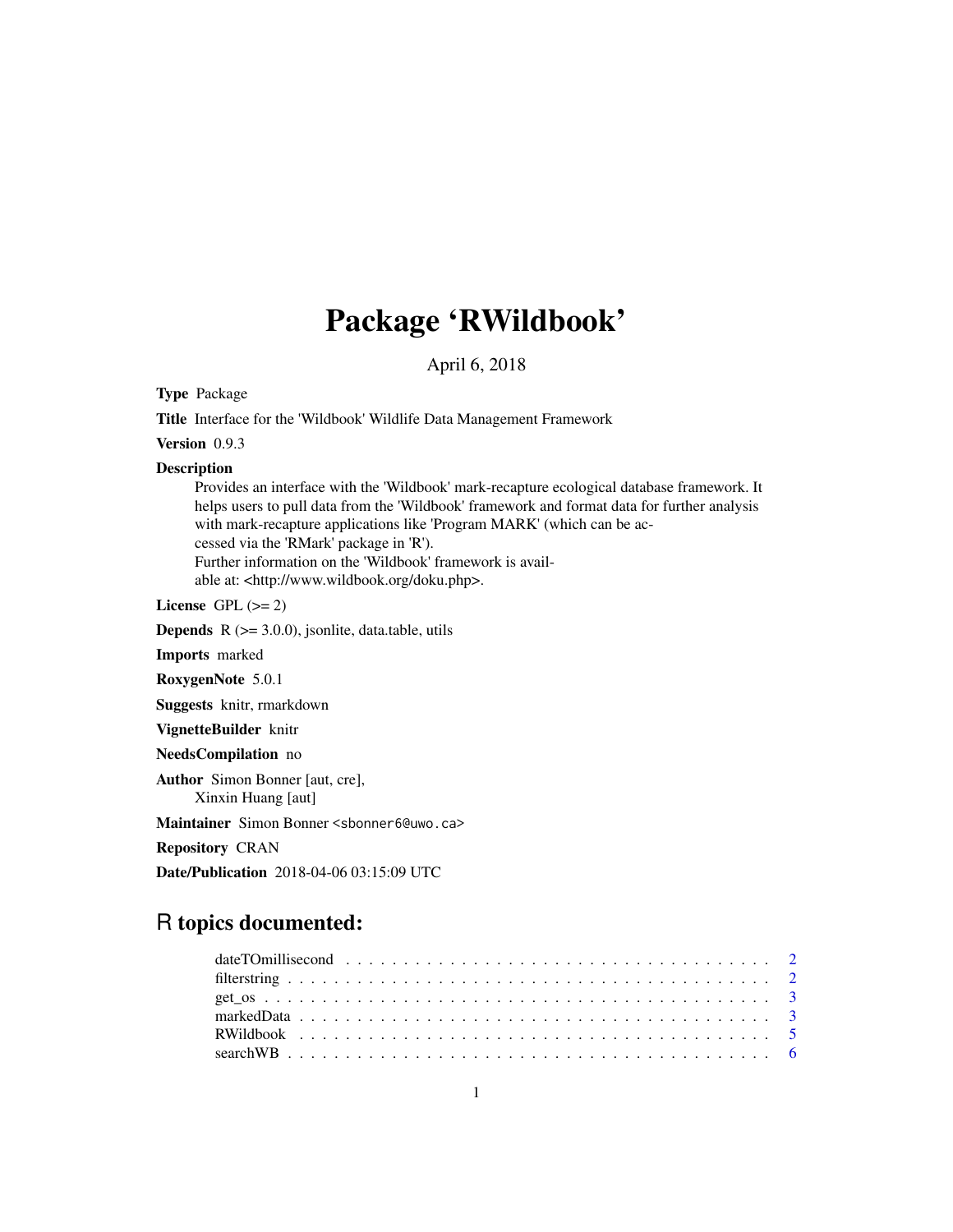# <span id="page-1-0"></span>2 filterstring

| Index |  |  |  |  |  |  |  |  |  |  |  |  |  |  |  |  |  |  |  | 12 |
|-------|--|--|--|--|--|--|--|--|--|--|--|--|--|--|--|--|--|--|--|----|
|       |  |  |  |  |  |  |  |  |  |  |  |  |  |  |  |  |  |  |  |    |
|       |  |  |  |  |  |  |  |  |  |  |  |  |  |  |  |  |  |  |  |    |
|       |  |  |  |  |  |  |  |  |  |  |  |  |  |  |  |  |  |  |  |    |
|       |  |  |  |  |  |  |  |  |  |  |  |  |  |  |  |  |  |  |  |    |
|       |  |  |  |  |  |  |  |  |  |  |  |  |  |  |  |  |  |  |  |    |

dateTOmillisecond *Transform a vector of date to a vector of millisecond.*

#### Description

This function is to transform a period of time in date to millisecond according to the origin date and the format of date.

# Usage

```
dateTOmillisecond(date, origin = "1970-01-01", format = "%Y-%m-%d",
  interval = TRUE)
```
# Arguments

| date     | A character vector represent a period of time from date [1] to date [2].                                                                                                                                                   |
|----------|----------------------------------------------------------------------------------------------------------------------------------------------------------------------------------------------------------------------------|
| origin   | A point of time which set to be zero in millisecond.                                                                                                                                                                       |
| format   | A format for date and origin arguments.                                                                                                                                                                                    |
| interval | A logical argument which equals to TRUE by default when the function transfer<br>an period of dates to millisecond. When interval=FALSE, the function returns<br>the last minute of every elements of date to millisecons. |

# Details

A vector of size two represent a period of time. The start date of the period will be transform to the first millisecond of the date and the end of the period to the last millisecond.

| Generate the JDOQL part of a filter.<br>filterstring |  |
|------------------------------------------------------|--|
|------------------------------------------------------|--|

# Description

This function is to generate the string in the JDOQL query for some given value of a filter.

# Usage

```
filterstring(filtername, filtervalues, logic = "||", bridge = "==")
```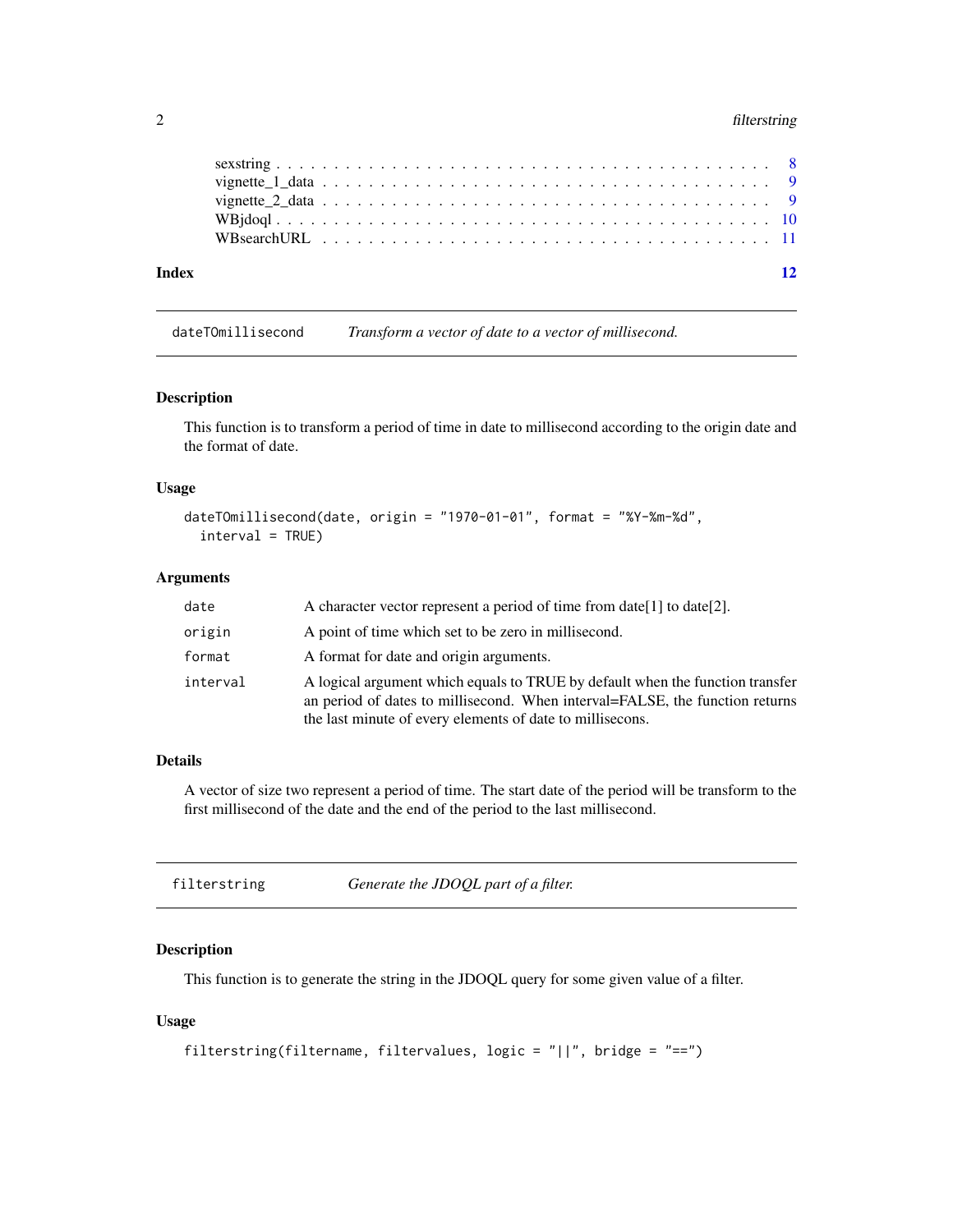#### <span id="page-2-0"></span> $get\_os$  3

# Arguments

| filtername   | A character which is for the responding variable name in Wildbook framework.        |
|--------------|-------------------------------------------------------------------------------------|
| filtervalues | A vector of the value for the filter.                                               |
| logic        | A parameter which can be " $&&\&$ " for the logical AND or "  " for the logical OR. |
| bridge       | An operator to connect the name and the default value is $"=="$ .                   |

# Description

Copied from Hadley Wickham's rappdir package at his suggestion. The rappdir package currently does not export this function

# Usage

get\_os()

# Value

Operating system name (character string).

markedData *Format Wildbook data for mark-recaputure analysis*

# Description

Format data from searchWB function in RWildbook package for mark-recapture analysis with marked and RMark packages.

#### Usage

```
markedData(data, varname_of_capturetime = "dateInMilliseconds",
 varlist = c("individualID"), start.dates, end.dates = NULL,
  date_format = "%Y-%m-%d", origin = "1970-01-01", removeZeros = TRUE)
```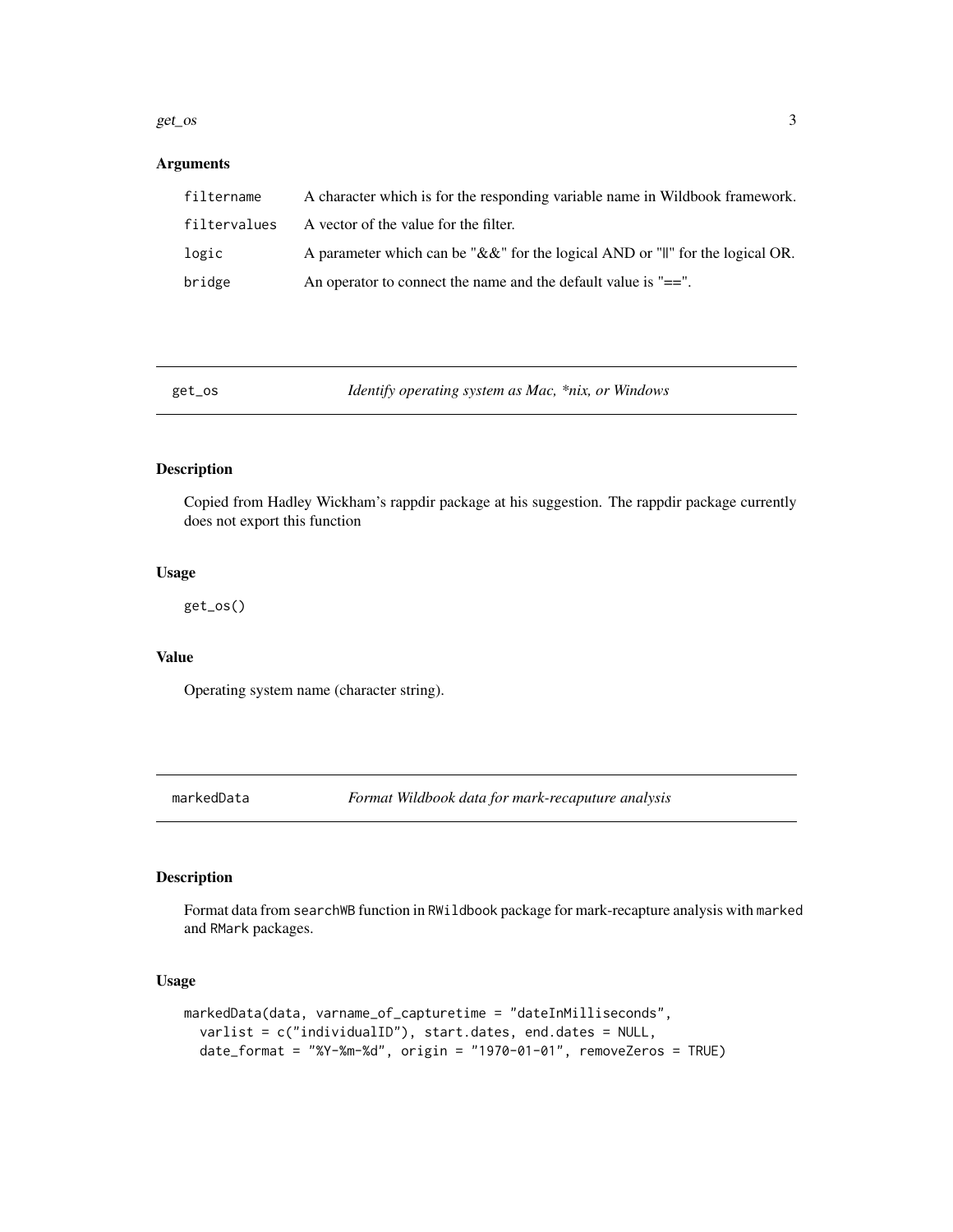#### **Arguments**

| data                   | The raw data set from search WB function in RWildbook package.                                                                        |  |  |  |  |  |
|------------------------|---------------------------------------------------------------------------------------------------------------------------------------|--|--|--|--|--|
| varname_of_capturetime |                                                                                                                                       |  |  |  |  |  |
|                        | A character object which is the variable name for capture/encounter sighted<br>time.                                                  |  |  |  |  |  |
| varlist                | A character vector of the names of variables for mark-recapture analysis.                                                             |  |  |  |  |  |
| start.dates            | A character vector of dates which are the start dates of the capture occasions.<br>The elements should be in the form of date_format. |  |  |  |  |  |
| end.dates              | A character vector of dates which are the end dates of the capture occasions.<br>The elements should be in the form of date format.   |  |  |  |  |  |
| date_format            | The format for all the arguments of date value.                                                                                       |  |  |  |  |  |
| origin                 | A point of time which set to be zero in millisecond.                                                                                  |  |  |  |  |  |
| removeZeros            | If TRUE (default) then individuals with no captures are removed from the data.                                                        |  |  |  |  |  |

#### Details

The markedData function format the wildbook data set that users search with the searchWB fucntion for the mark-recapture analysis with mark and RMark package. In marked package, users can process a certain form of data set with process.data function in marked package. The markedData function reutrns data set which can be the input data set of process.data.

### Defalut NULL value for end.dates argument

The default value for end.date argument are NULL which means the capture occasion intervals are divided by the elements of start.date argument. In this case, the end date of the last capture occasion is the value of Sys.Date().

The class of output The class of the ouput of markedData is "data.table" and "data.frame". With installing the data.table package, the ouput is a data.table, otherwise it is a data.frame. That means users can process the data with data.table package. Also users can directly process the output with process.data function in marked package.

# Examples

```
## Not run:
## You will need to supply your own login information for whaleshark.org to
## run these examples.
## Load packages
library(marked)
## Extract data for individual A-001 through A-099
data1 <- searchWB(username="username",
                 password="password",
                  baseURL ="whaleshark.org",
                  object="Encounter",
                  individualID=paste0("A-0",rep(0:9,rep(10,10)),rep(0:9,10))[-1])
```
## Define start and end dates of capture occasions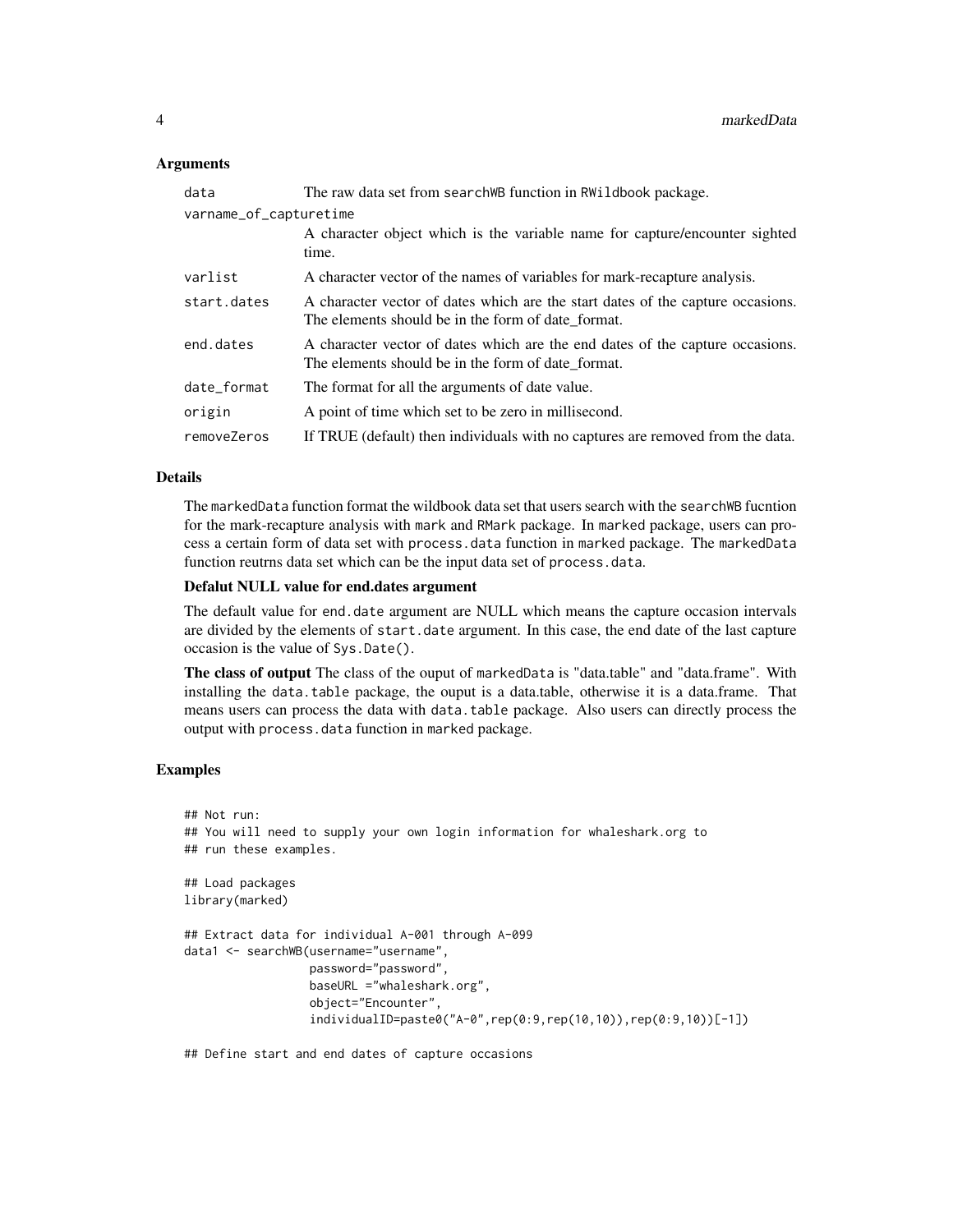```
start.dates1 <- paste0(1998:2016,"-01-01") #Define the start.date value
end.dates1 <- paste0(1998:2016,"-04-01") #Define the end.date value
## Format data for use in marked
markedData1.1 <- markedData(data = data1,
                             varname_of_capturetime = "dateInMilliseconds",
                             varlist = c("individualID"),
                             start.dates = start.dates1,
                             end.dates = NULL,
                             date_format = "%Y-%m-%d",
                             origin = "1970-01-01",
                             removeZeros = TRUE)
## Fit simple CJS model in marked
markedData1.proc=process.data(markedData1.1,model="CJS",begin.time=1)
markedData1.ddl=make.design.data(markedData1.proc)
markedData1.cjs=crm(markedData1.proc,
                    markedData1.ddl,
                   model.parameters=list(Phi=list(formula=~time),p=list(formula=~time)))
## Format data including location as a covariate
markedData1.2 <- markedData(data = data1,
                           varname_of_capturetime = "dateInMilliseconds",
                           varlist = c("individualID","locationID"),
                           start.dates = start.dates1,
                           end.dates = end.dates1,
                           date_format = "%Y-%m-%d",
                           origin = "1970-01-01")
## End(Not run)
```
RWildbook *RWildbook*

#### Description

The primary objective of this package is to provide an R interface with the Wildbook mark-recapture ecological database framework. It helps users to pull data from the Wildbook framework and format data for further analysis with mark-recapture applications like Program MARK(which can be accessed via the RMark package in R).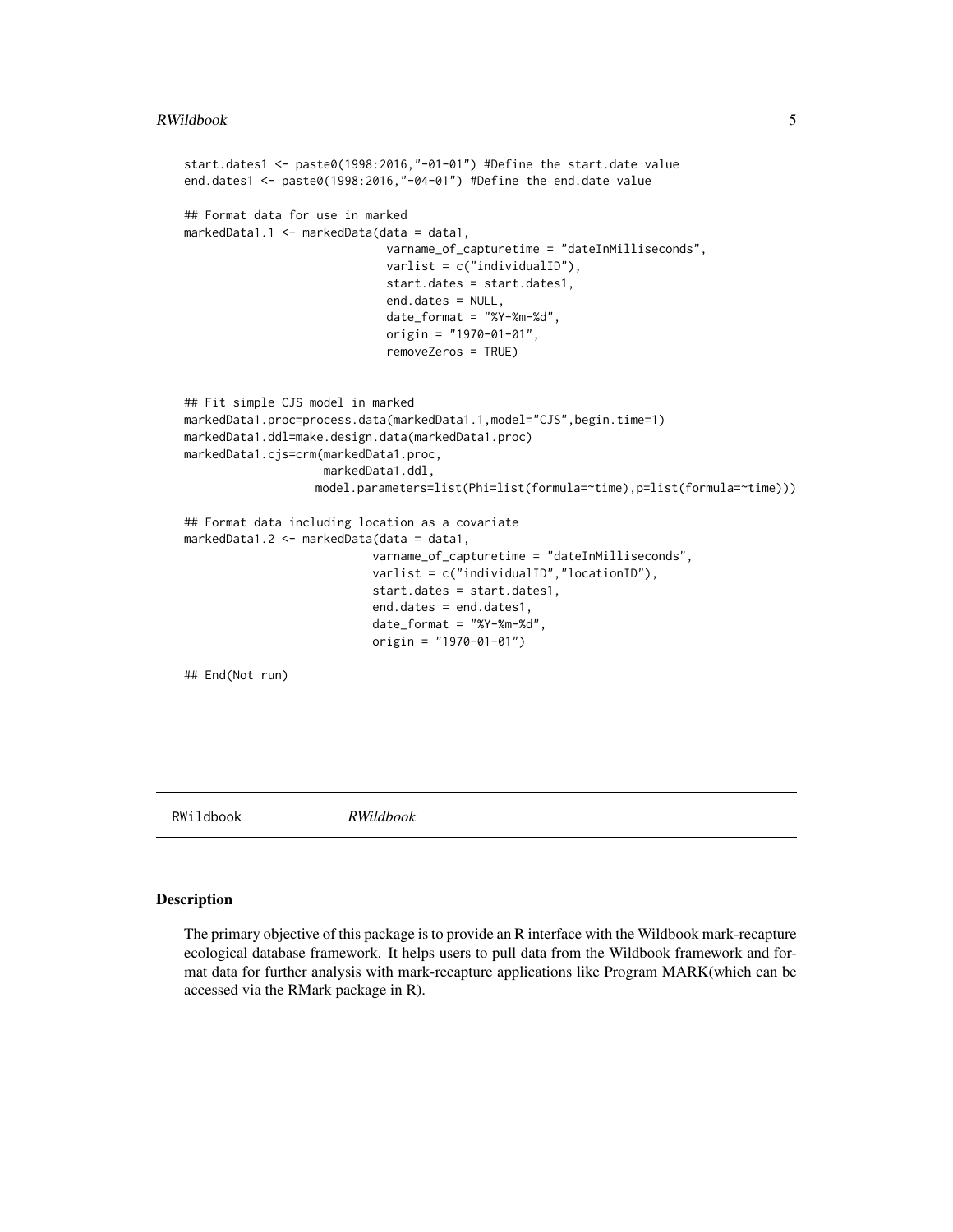<span id="page-5-0"></span>

### Description

This function allows users to pull data from the Wildbook framework into R.

### Usage

```
searchWB(searchURL = NULL, username = NULL, password = NULL, baseURL,
  jdoql = NULL, protocol = "https", object = "encounter",
 location = NULL, locationID = NULL, significant = 2 and 1964-01-01",
  "2016-12-31"), encounter_submission_date = c("2003-01-01", "2016-12-31"),
 date_format = "%Y-%m-%d", sex = c("male", "female", "unknown"),
  status = c("alive", "dead"), measurement = NULL, individualID = NULL,
 encounterID = NULL, encounter_type = NULL, Date_of_birth = NULL,
 Date_of_death = NULL, jsonfile = NULL, showJDOQL = FALSE,
  showURL = TRUE)
```
#### Arguments

| searchURL                 | A character object of the URL for data searching in the Wildbook framework.                                                                                                                                                       |
|---------------------------|-----------------------------------------------------------------------------------------------------------------------------------------------------------------------------------------------------------------------------------|
| username                  | A character object of the username in the Wildbook framework.                                                                                                                                                                     |
| password                  | A character object of the password in the Wildbook framework.                                                                                                                                                                     |
| baseURL                   | A character object of the base URL represent the Wildbook data base.                                                                                                                                                              |
| jdoql                     | A character object of the JDOQL string for data searching.                                                                                                                                                                        |
| protocol                  | Defines communication protocol. either "http" or "https" (default).                                                                                                                                                               |
| object                    | A character object for defining the the search type. The value can be either<br>"encounter" for the encounter search or "individual" for the individual search.<br>The default value is "encounter" for encounter search.         |
| location                  | A vector of character strings for searching encounters in locations containing<br>the character strings.                                                                                                                          |
| locationID                | A character vector for searching encounters in locations with specified loca-<br>tionID. Note that the location ID is case sensitive.                                                                                             |
| sighting_date             | A character vector for filtering encounters which are sighted during a period of<br>time. More information of the date argument can be found in the Detail section.                                                               |
| encounter_submission_date |                                                                                                                                                                                                                                   |
|                           | A character vector for filtering encounters which are submitted during a period<br>of time.                                                                                                                                       |
| date_format               | The format for all the arguments of date value.                                                                                                                                                                                   |
| sex                       | A character vector of maximum size of three representing the values for the sex<br>filter. The value can be any combination of "male", "female" and "unknown".<br>The default value is "sex = $c("male", "female", "unknown")$ ". |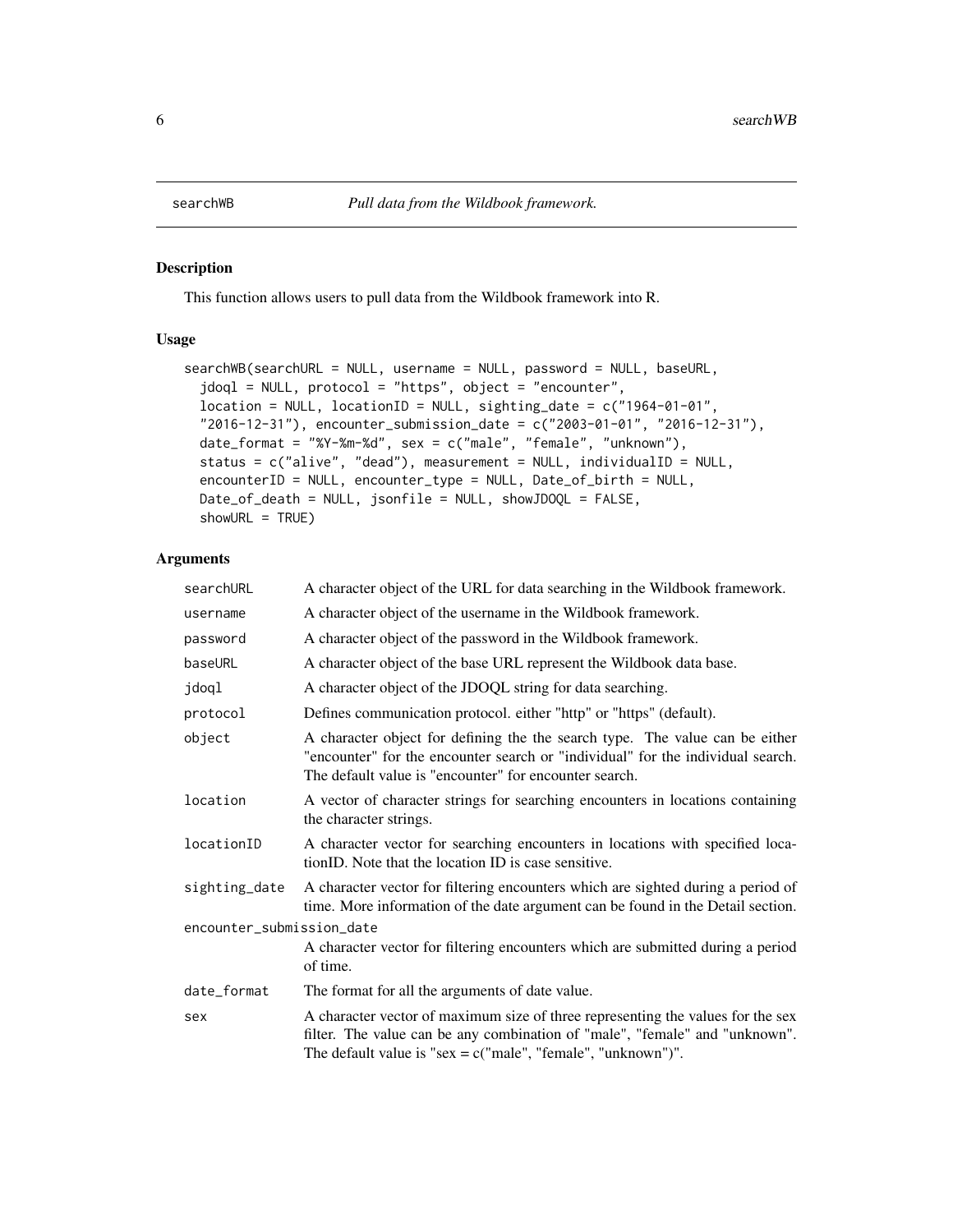search WB 7 and 2008 and 2008 and 2008 and 2008 and 2008 and 2008 and 2008 and 2008 and 2008 and 2008 and 2008

| status         | A character vector of maximum size of two representing the values for the en-<br>counter status. The value can be any combination of "alive" and "dead".                       |
|----------------|--------------------------------------------------------------------------------------------------------------------------------------------------------------------------------|
| measurement    | A numeric object sets the minimum individual measurement when searching in<br>the Wildbook framework.                                                                          |
| individualID   | A character vector of individual ID for searching data of specified individual<br>ID <sub>s</sub> . Note that the individual ID is case sensitive.                             |
| encounterID    | A character vector for searching data of specific encounter ID. Note that the<br>encounter ID is case sensitive.                                                               |
| encounter_type | A character vector of maximum size of three for searching data with specific<br>encounter type. It can be any combination of "unapproved", "approved" and<br>"unidentifiable". |
| Date_of_birth  | A character vector for searching data of individual which is born during a period<br>of time.                                                                                  |
| Date_of_death  | A character vector for searching data of individual which died during a period<br>of time.                                                                                     |
| jsonfile       | character. Name of file in which JSOn formatted data from Wildbook will be<br>stored. If NULL (default) then data is stored in a temporary file generated by R.                |
| showJD0QL      | logical. If FALSE(default) the function will not return the search JDOQL, oth-<br>erwise the function returns the search JDOQL.                                                |
| showURL        | logical. If TRUE (default) the function returns the search URL, otherwise the<br>function will not return the search URL.                                                      |

### Details

The searchWB function provides the main interface to the Wilbook framework and can be used in one of three ways. First, users may supply filters based on the variables within the database. These filters are combined in a single JDOQL statement which is then combined with the base URL, username, and password to create the URL search string for data extraction. Second, users may supply the JDOQL string, username and password, and base URL as separate arguments. Finally, users may supply the search URL directly.

We envisage that most users will supply filters to create the search URL. The other options allow users to easily repeat or modify previous searches and enable advanced users familiar with the JDOQL API and internals of the Wildbook framework to conduct more complex searches. More examples of extracting data from the Wildbook framework with thesearchWB function can be found in the rwildbook-demo-1 of the RWildbook package.

#### Filtering Locations

Locations may be filtered with either location names or location ids. Multiple location names can be given to the location argument. Multiple location ids can be given to the locationID argument. In this case the search will return all objects (encounters or individuals) matching at least one of the locations.

# Filtering Dates

The sighting\_date filter may be specified as a character vector of either one or two elements representing dates. If one date is provided then results will be filtered from 00:00:00 to 24:00:00 on that day. If two dates are provided then results will be filtered from 00:00:00 on the first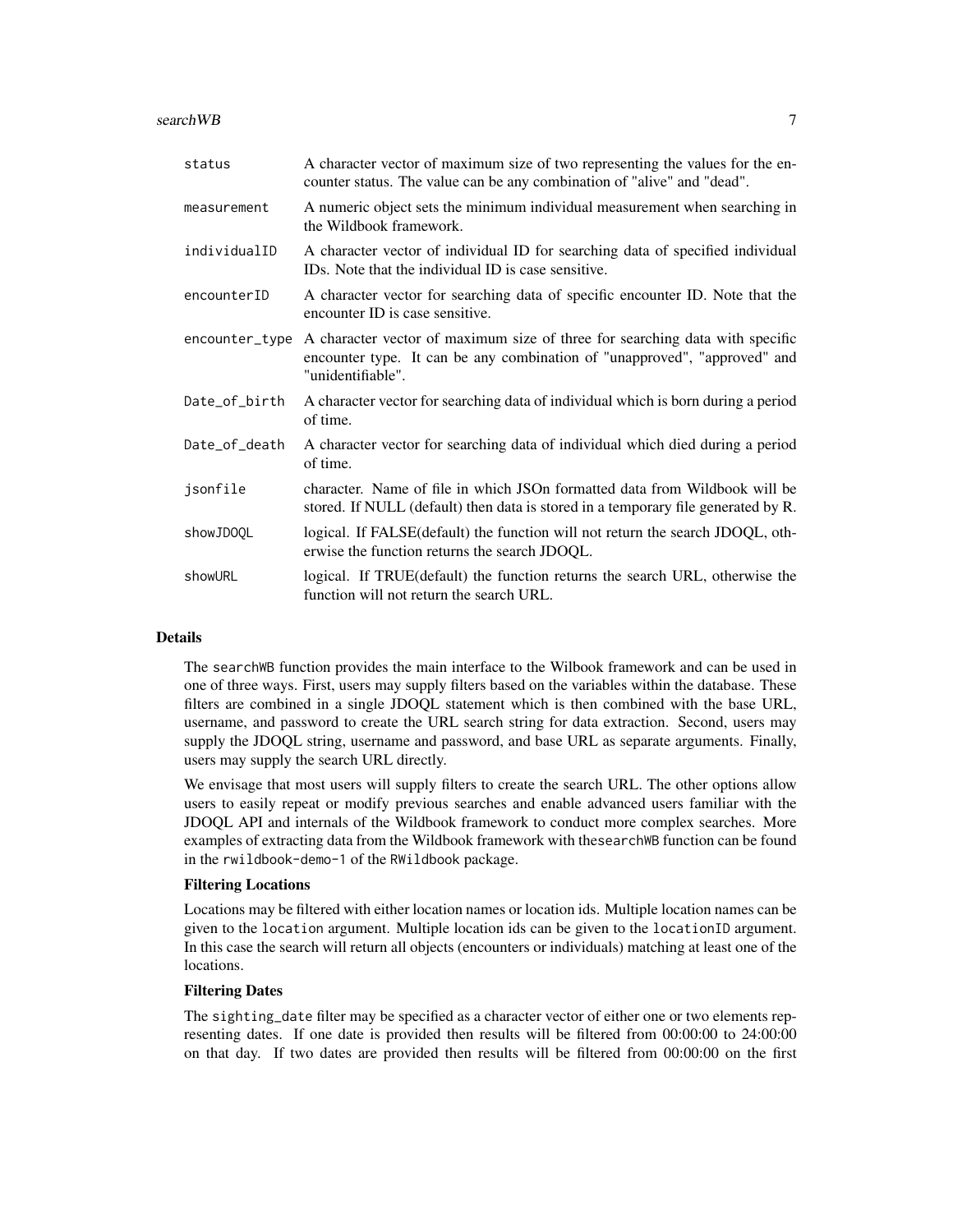<span id="page-7-0"></span>date to 24:00:00 on the second date. By default, dates must be entered using the "YYYY-MM-DD" format. Other formats may be used by specifying the value of date\_format. More details about the date format can be found in the help page of as.Date The same rule can apply to the encounter\_submission\_date, Date\_of\_birth and Date\_of\_death filters.

# Defalut NULL value for filter arguments

The default value for some filter arguments are NULL. NULL value for a filter argument returns data not filtering that argument.

#### Examples

```
## Not run:
## The following examples conduct the same search.
## You will need to supply your own login information for whaleshark.org to
## run these examples.
## Search using filter arguments
data1 <- searchWB(username="username",
                  password="password",
                  baseURL ="whaleshark.org",
                  object="Encounter",
                  individualID=c("A-001"))
## Search using existing JDOQL string
jdoql <- "SELECT FROM org.ecocean.Encounter WHERE individualID == 'A-001'"
data2 <- searchWB(username="username",
                  password="password",
                  baseURL ="whaleshark.org",
                  jdoql=jdoql)
## Search using existing URL
WBurl <- paste0("http://username:password@whaleshark.org/rest/jdoql?",jdoql)
data3 <- searchWB(searchURL = WBurl)
## End(Not run)
```
sexstring *Generate the JDOQL part for the sex filter.*

#### Description

This function is to generate the sex related portion in the JDOQL query.

#### Usage

sexstring(sex)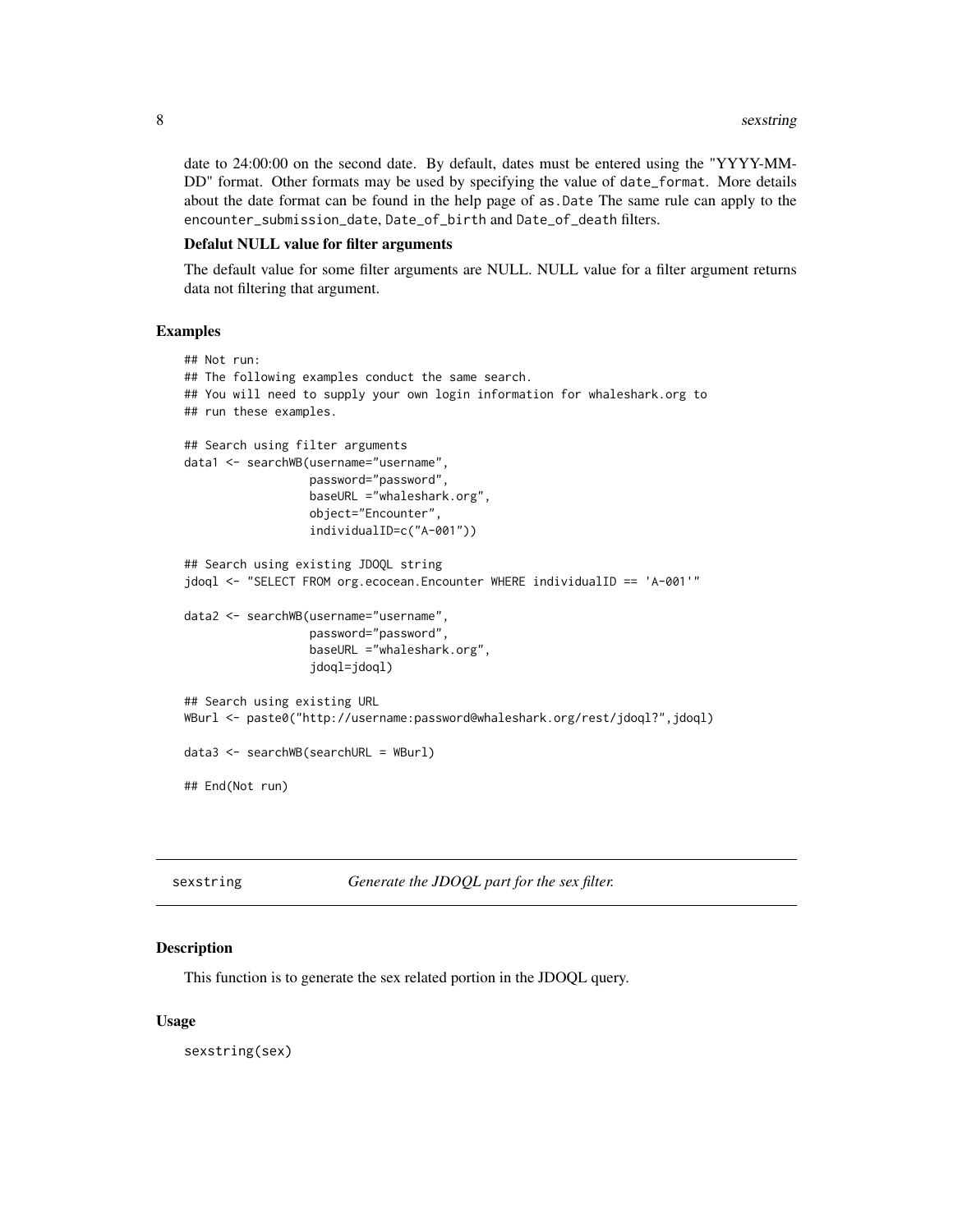# <span id="page-8-0"></span>vignette\_1\_data 9

#### Arguments

sex The value for the sex filter.

vignette\_1\_data *Data for the first vignette.*

#### Description

Sample data for the first vignette. Originally pulled from <http://whaleshark.org>, the data has been modified to protect the innocent.

#### Usage

vignette\_1\_data

# Format

An object of class data. frame with 69 rows and 65 columns.

#### Source

http://whaleshark.org

vignette\_2\_data *Data for the second vignette.*

# Description

Sample data for the first vignette. Originally pulled from <http://whaleshark.org>, the data has been modified to protect the innocent.

# Usage

vignette\_2\_data

# Format

An object of class data. frame with 1016 rows and 65 columns.

#### Source

http://whaleshark.org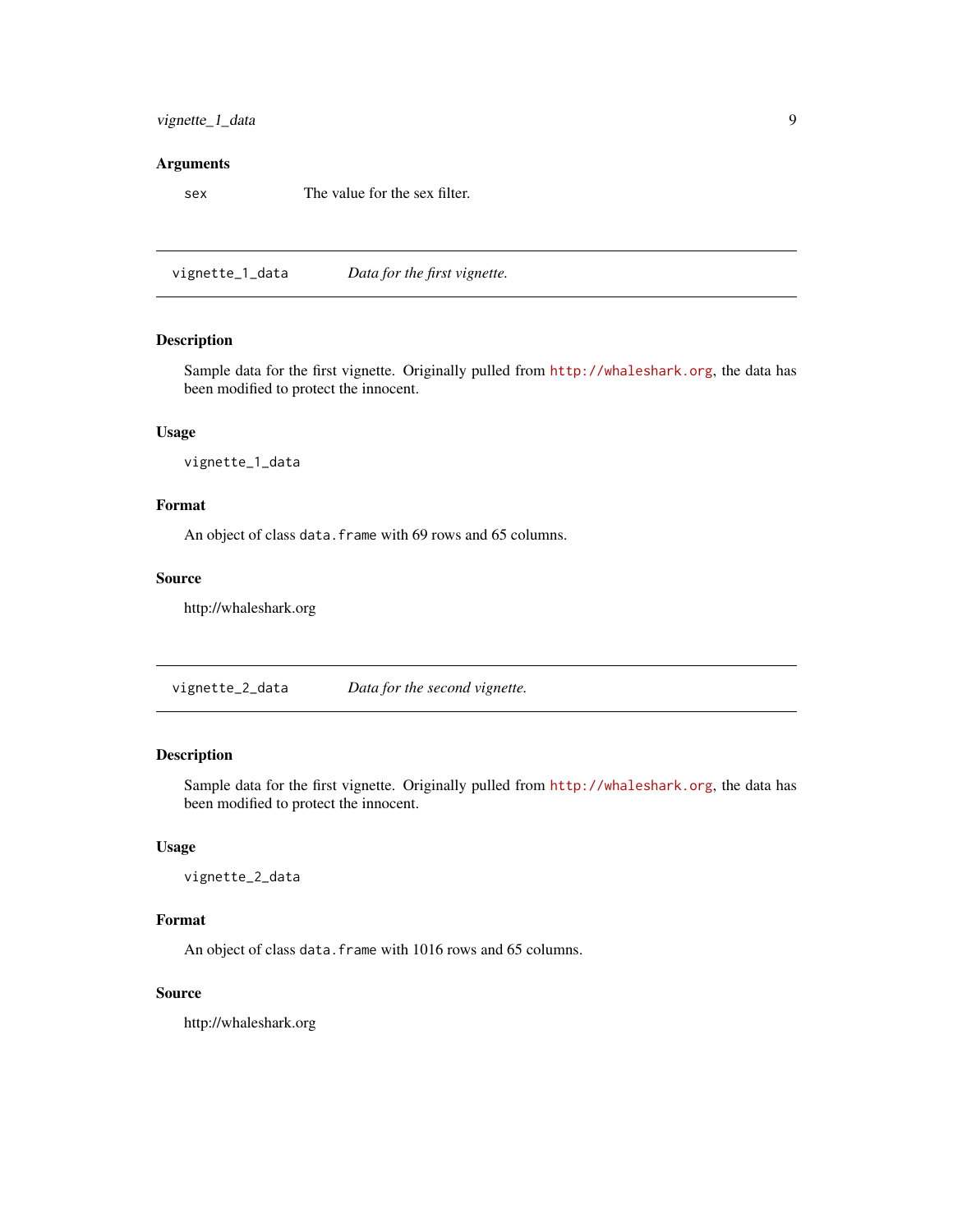#### <span id="page-9-0"></span>Description

This function generate the JDOQL query string according to the filters specified by users. The JDOQL query is an essential part of the search URL.

#### Usage

```
WBjdoql(object = "encounter", location = NULL, locationID = NULL,
  sighting_date = c("1964-01-01", "2016-12-31"),
  encounter_submission_dates = c("2003-01-01", "2016-12-31"),
  date_format = "%Y-%m-%d", sex = c("male", "female", "unknown"),
  status = c("alive", "dead"), measurement = NULL, individualID = NULL,
  encounterID = NULL, encounter_type = NULL, Date_of_birth = NULL,
 Date_of_death = NULL)
```
# Arguments

| object                                      | can be either "encounter" for the encounter search or "individual" for the indi-<br>vidual search.    |
|---------------------------------------------|-------------------------------------------------------------------------------------------------------|
| location                                    | A string of character contained in location names.                                                    |
| locationID                                  | A character vector for filtering the locationID.                                                      |
| sighting_date<br>encounter_submission_dates | A character for filtering encounters which are sighted during a period of time.                       |
|                                             | A character for filtering encounters which are submitted during a period of time.                     |
| date_format                                 | The format for all the arguments of date valule.                                                      |
| sex                                         | A character vector of maximum size of three represents the value for the sex<br>filter.               |
| status                                      | A character vector of maximum size of two represents the value for the en-<br>counter status.         |
| measurement                                 | A numeric object sets the minimum individual measurement when searching in<br>the Wildbook framework. |
| individualID                                | A character vector for searching data of specific individual ID.                                      |
| encounterID                                 | A character vector for searching data of specific encounter ID.                                       |
| encounter_type                              | A character vector of maximum size of three for searching data with specific<br>encounter type.       |
| Date_of_birth                               | A character vector for searching data of individual which is borned during a<br>period of time.       |
| Date_of_death                               | A character vector for searching data of individual which is dead during a period<br>of time.         |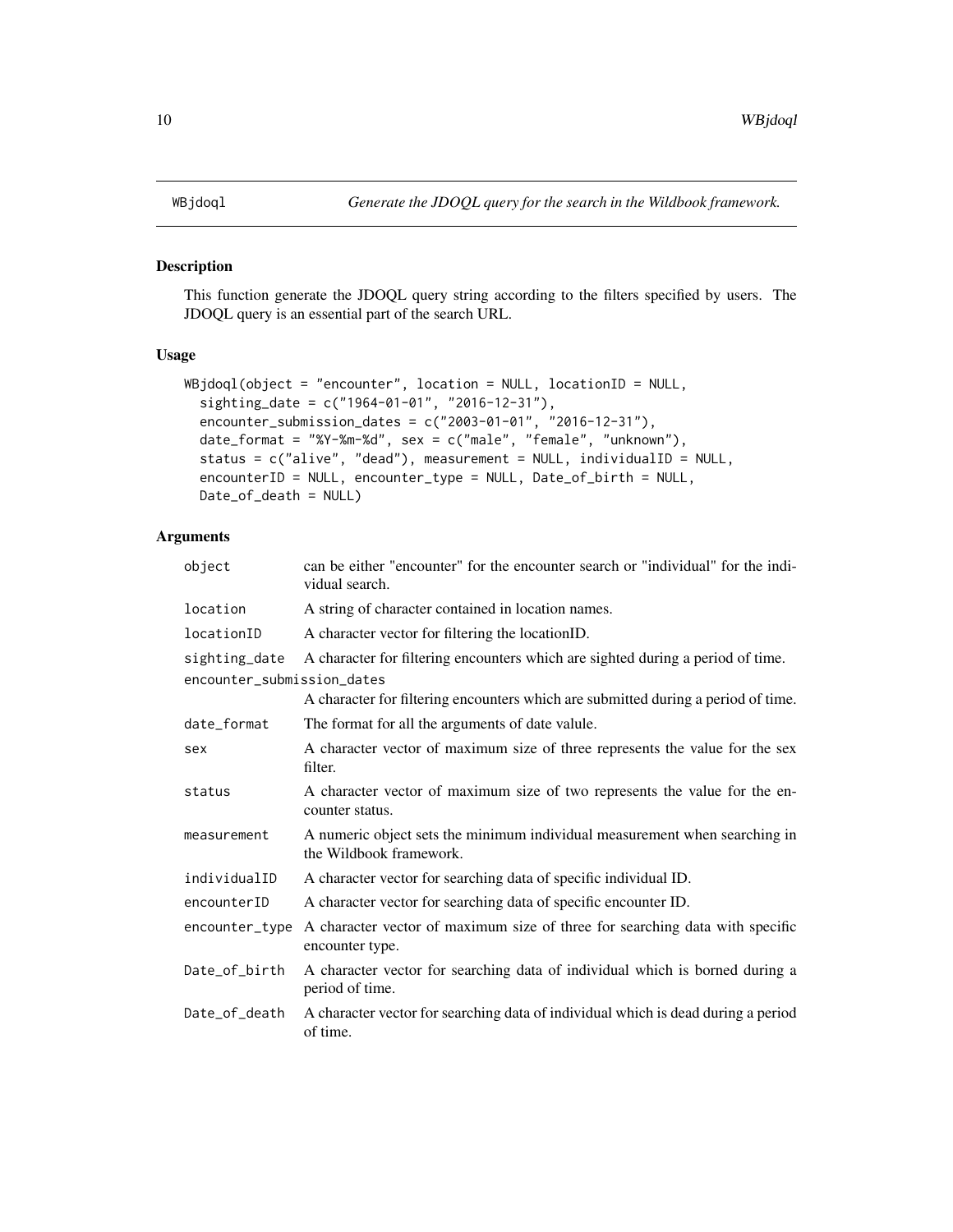<span id="page-10-0"></span>

# Description

This function helps users to generate the URL for data searching in the Wildbook framework with the account information of Wildbook, the URl of the desire wildbook and the JDOQL query.

# Usage

WBsearchURL(username, password, baseURL, jdoql, protocol = "https")

# Arguments

| username | The username in the Wildbook framework.                             |
|----------|---------------------------------------------------------------------|
| password | The password in the Wildbook framework.                             |
| baseURL  | The URL represent the desire wildbook data base.                    |
| jdoql    | The JDOQL string for data searching.                                |
| protocol | Defines communication protocol. either "http" or "https" (default). |